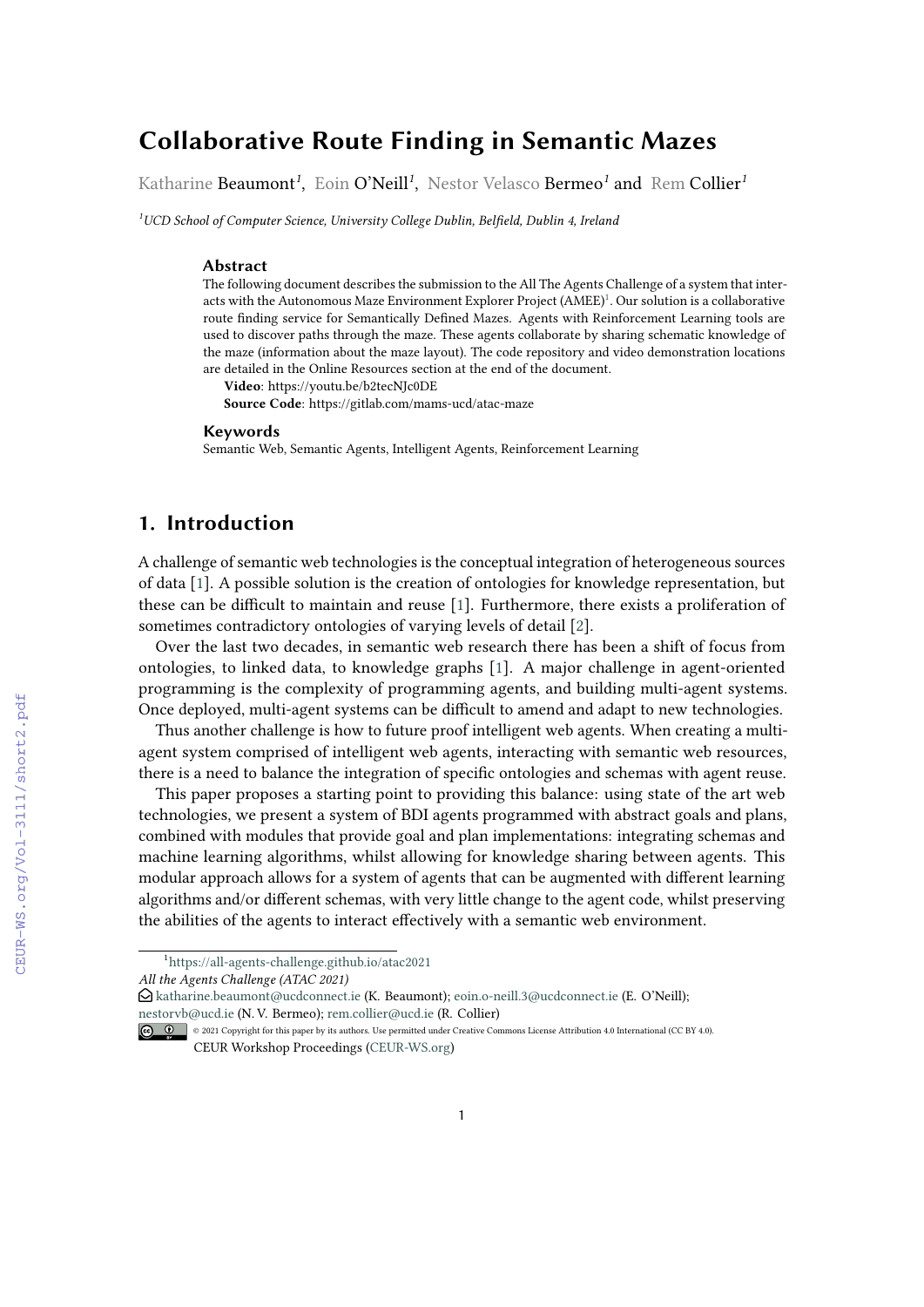### **1.1. Technologies**

The system provides an integration of semantic web, reinforcement learning, agent-oriented software and web technologies. It is a multi-agent microservices system (MAMS) comprised of Agent-Oriented MicroServices (AOMS)[\[3\]](#page-5-0), and Plain-Old MicroServices (POMS). AOMS are microservices exposed through a well-defined interface modelled as a set of REpresentational StateTransfer (REST). They are built using MAS technology [\[3\]](#page-5-0). The AOMS is the Maze Navigation Service as presented in Figure [1.](#page-2-0)

The BDI programming language ASTRA is used to create BDI agents that are reactive and responsive to their environment, continually receiving environment events and updating their beliefs, which are incorporated into flexible plans [\[4\]](#page-5-1). They offer significant advantages in developing autonomous systems and allow for the integration of a range of AI techniques [\[5\]](#page-5-2).

Using ASTRA allows us to take advantage of the module mechanism for building internal libraries that implement custom terms, formulae, sensors, actions and events [\[6\]](#page-5-3). A single agent can create several copies of the same module, with different names and states [\[6\]](#page-5-3). The modules are written in Java and accessed via the Module API.

In this system, the aim is to strike a balance between knowledge-rich and knowledge-lean techniques to explore the environment, by using a module (Jena Module) to interface with semantic web technologies in order to provide domain knowledge, and a module (Navigator Module) to process data gained from exploring the environment. The modular composition avoids a strong commitment to one type of knowledge representation.

Reinforcement learning capabilities are provided in the Navigator Module. The module contains an implementation of the Q Learning algorithm. Q-Learning uses Temporal Difference learning which samples from the environment and performs updates based on estimates that are revised over multiple episodes: learning is on-line and incremental [\[7\]](#page-5-4). It is policy based: policy learning can be seen as goal-directed [\[8\]](#page-5-5). It is suitable to dynamic, interactive environments. Integrated with the agents, there are essentially two tiers of goals: a reinforcement learning goal which is triggered by user interaction, and agent-level goals in the traditional BDI sense.

## **2. System architecture**

The Maze Navigation Service comprises of two BDI agent types: a main managing agent (Navi), and multiple goal-based path finding subagents (PathFinder). The subagents employ a KnowledgeStore module that incorporates Apache Jena, and a Navigator Module that provides reinforcement learning-based navigation capabilities to support the exploration of semantic mazes. Other modules model relevant ontologies.

Agents should be viewed as BDI agents with a reinforcement learning tool, rather than as hybrid BDI-reinforcement learning agents [\[9\]](#page-5-6). The programmed goal and plans associated with BDI architecture are more abstract, and the reinforcement learning module provides implementation details required to navigate the maze and learn a policy regarding the path to a goal room. The (BDI) goal of the agents is to respond to user input, by locating a path to whichever room is required, using the reinforcement learning module. The reinforcement learning goal is the required room. The (BDI) plans provide iterative interaction with the environment, according to direction from the reinforcement learning module, which maps it.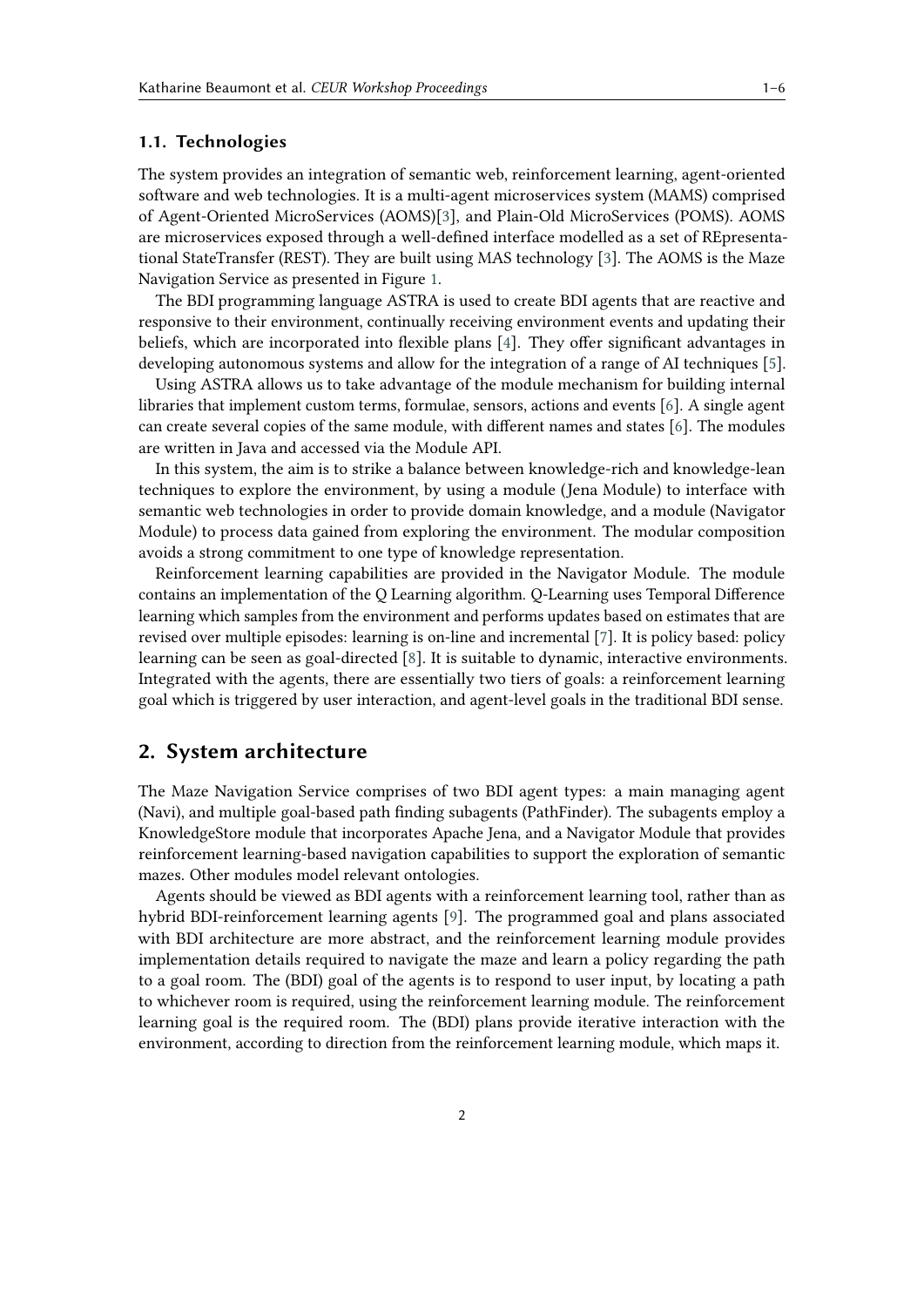The use of modules in the system goes beyond augmenting the agents with additional knowledge representation technologies as certain behaviours (for example choosing the next room to enter) are delegated to the module, and are not directly controlled by the agent. The agent controls the learning cycle, but not the learning process. The modules do not alter the beliefs, desires or intentions of the agent, but provide a learning tool or resource. The system also provides for knowledge sharing between agents using Java objects which can be manipulated in the modules, via the main agent.

A Spring Boot Application (a POMS, the Query Manager) provides a visual interface between the user and the Maze Navigation Service [\[10\]](#page-5-7). Navi has the url of the Query Manager as an initial belief, and on startup, it sends a post request to a registration endpoint. When the Query Manager gets an incoming user request for a room from the User Input, it forwards it to the registered main agent, which has REST endpoints to receive the request.

<span id="page-2-0"></span>

**Figure 1:** System Diagram

#### **2.1. Maze Navigation System**

Navi acts as a manager, and creates PathFinder subagents as required. When created, beliefs are added to Navi about the subagents available and the cumulative schematic knowledge collected by them. PathFinder subagents use individual copies of key modules that allow them to both interrogate the RDF schema for the maze, and interact with it.

There are two types of communication in the system. Inter-agent communication occurs between Navi and the PathFinder subagents communicate using ASTRA, which implements a FIPA ACL - based messaging infrastructure. Human-system communication occurs via a REST API, as described at the end of the last section.

### **2.2. Jena Module (RDF Knowledge Store)**

PathFinder subagents have individual in-memory RDF knowledge stores. The Apache Jena library, an open source framework Semantic Web and Linked Data application[\[11\]](#page-5-8), was integrated into the subagents via the Jena module. This enables the subagents to interact with the Maze Server over HTTP via GET requests. They initialise a Jena model which is an interface for the creation, parsing and storage of triples.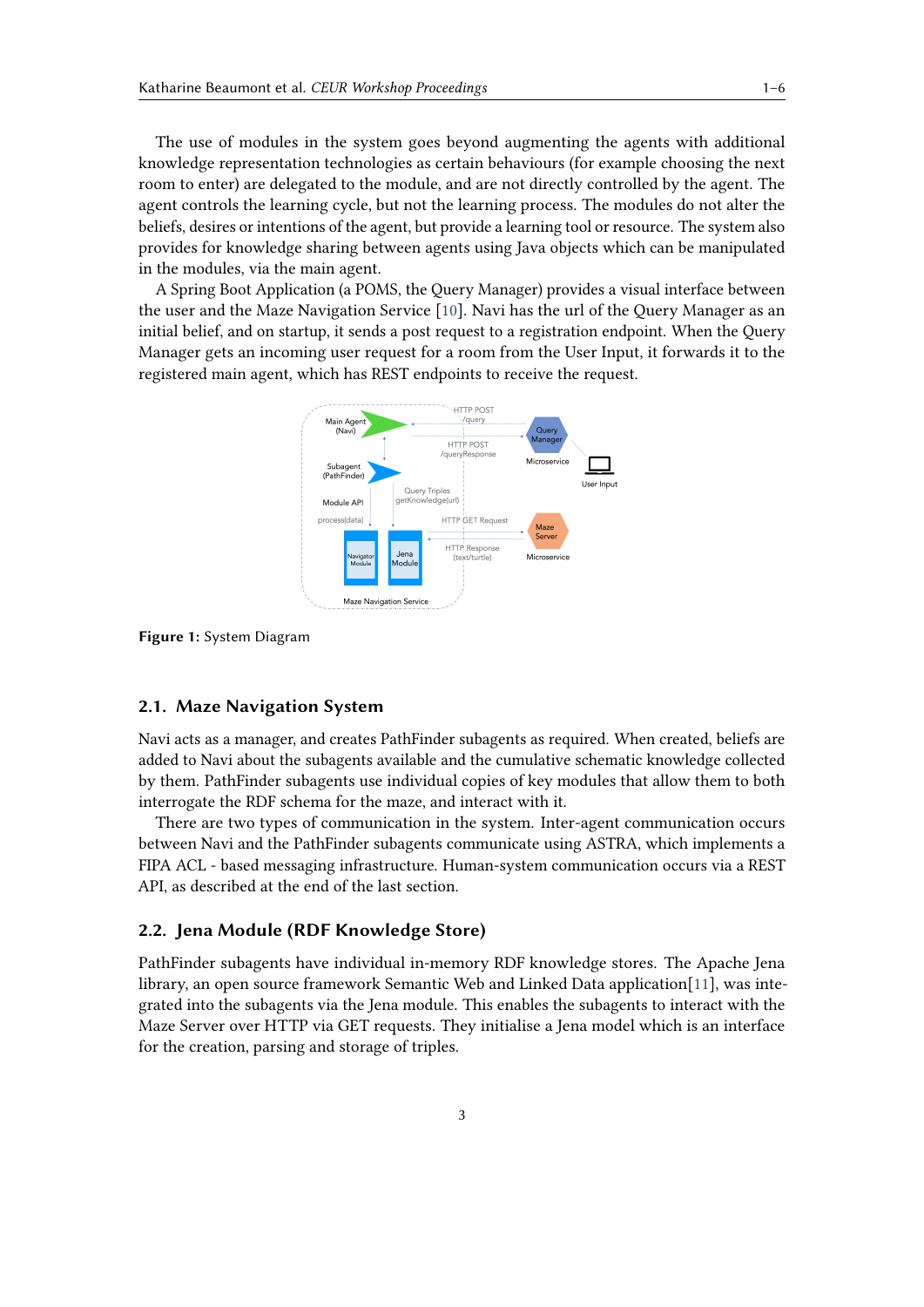#### **2.3. Collaborative Semantic Navigation Process**

Throughout successive queries, PathFinder subagents collaborate via the agent Navi as they share schematic knowledge about the maze, which is then communicated with any new subagents.

On receiving a query, Navi loops through its list of existing subagents and communicates with each of them in turn to see if they have any knowledge of the room in question. If the room in question is their goal room, their belief about the path to the room is returned. If the room in question is a step in their path to a different goal room, the subpath is returned.

If no subagents have knowledge of the requested room, or no subagents exist yet, a new PathFinder subagent is created. Any schematic knowledge of the maze is shared with the new subagent by Navi in the LocationStore object. PathFinder has the belief "goal room" initialised as the requested room. It also sets a goal room variable in the Navigator module. It has additional beliefs concerning the starting url of the maze, current url, and the current and maximum number of iterations over which to perform the learning process.

One iteration of learning involves PathFinder going from the starting room of the maze to the goal room, or reaching the maximum number of steps (not finding the room). The subagent controls the length of the learning process through associate beliefs.

Starting at the maze entry point, the Apache Jena module reads the current url, which informs it of adjacent rooms. These are passed to the PathFinder subagent, which passes them in turn to the Navigator module. The Navigator module performs a step of the Q Learning algorithm. It calculates the score of the move from the previous room into the current one. The score is calculated using awareness of the objective (arrival at the user-input goal room) instead of environmental reward signals. Once the goal room is reached, an artificial score is allocated. This differs from the Q Learning algorithm which takes environmental feedback as the score.

The Navigator module contains code that decides whether to explore a new room next (pick randomly) or pick the adjacent room with the highest score (exploit environmental knowledge). The url of the next room to move to is passed to the PathFinder subagent, which updates it's belief on the current url and begins the next step of the current iteration.

The Navigator module also checks whether the goal room has been reached, or whether the number of steps taken to try and find the goal room is too high, and ends the process. This may happen in more complex environments, or when the room does not exist. It signifies the end of the process to the PathFinder subagent by passing back a url of "end", which resets the current url belief to the starting url, and increments the number of iterations. Over successive iterations, the path is refined. Once complete, PathFinder gets the path from the Navigator module and informs Navi via a message. Navi posts the path (Path) to the Query Manager. PathFinder sends it's schematic knowledge (LocationStore) to Navi, to share with any new PathFinder subagents. If the goal room was not found over all iterations, an error is returned to Navi, which is posted to the Query Manager.

# **3. Knowledge and Learning**

Knowledge and learning in the agents is in memory and not persisted beyond the lifespan of the program. In addition to objects used in the RDF Knowledge Store, three key objects for navigation are defined and shared across agents, Location, LocationStore and Path.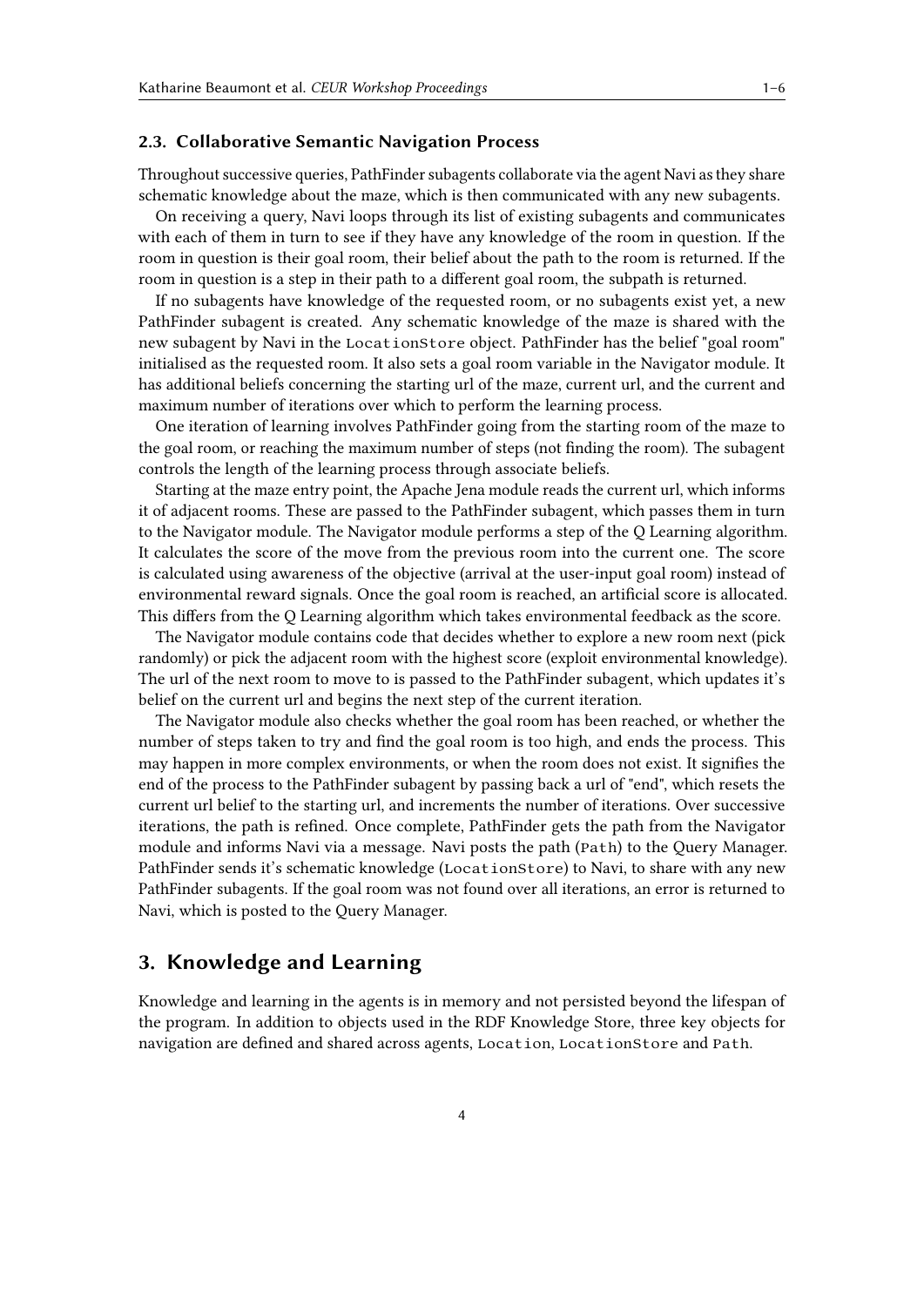Location represents a room in the maze, storing the room url, name and map of adjacent locations (direction-room url pairs). It also has a map which represents it's score in the reinforcement learning process. The object is created in the subagent's instance of the Navigator module, which caches the objects during the learning process. At the end of learning, the Location objects have their scores removed (as they are individual to subagent goal rooms) and as a collection are passed from the module to the subagent in the LocationStore object. This is stored as a belief, and sent to Navi via a message. Navi amalgamates it's existing copy (if it has one) with new Location objects, and shares it's LocationStore with any new PathFinder subagents. The result is that a URL need only be read once. The Location object thus has a dual purpose: acting as both global schematic knowledge and facilitating the individual learning process.

Path object: At the end of the learning process, the Navigator module returns a Path to the PathFinder subagent, which stores it as a belief. This is an ordered list of pairs of direction: room name, starting with the entry point. Printing the list forms a human-readable description of steps with directions from the entry point to the goal room. This is shared with Navi, and returned to the user.

## **4. Existing work and challenges**

The combination of BDI agents with semantic web technology has been broached with JASDL [\[12\]](#page-5-9). This uses an annotation system in a way that is similar to the way our approach uses ASTRA modules. However this can be seen as a tighter integration, with a strong coupling with an agent's beliefs. In the system presented in this paper, the use of modules is more akin to adding a skill to the agent, that informs but does not integrate with, nor enforce the consistency of beliefs. It is a more loosely coupled integration. Further, as it does not interact with the agent's belief base, it can be used on bigger datasets, and could be extended to use external databases to further this capability.

There is much existing work on the incorporation of learning into BDI agents (for example detailed in [\[4\]](#page-5-1)), and in particular reinforcement learning (for example [\[9\]](#page-5-6)).

A key challenge of the system is the scalability of the reinforcement learning process. It is met in part by the agents sharing schematic knowledge, which reduces the need to re-map the maze. In terms of the size of the data, a potential solution would be to introduce a module that interfaces with a database in place of the LocationStore. Another issue is the complication of configuring the reinforcement learning process. In addition, reinforcement learning doesn't scale well when agent needs to perform diverse set of tasks [\[13\]](#page-5-10). These present a challenge if reusing the agents for different environments. A potential solution is the dynamic insertion of modules at runtime, to explore the semantic environment and preform ontology discovery, learn which schemas are required, then download and parse them from a schema repository.

# **Acknowledgments**

This research is funded under the SFI Strategic Partnership Pro-gramme (16/SPP/3296) and is co-funded by Origin Enterprises plc.